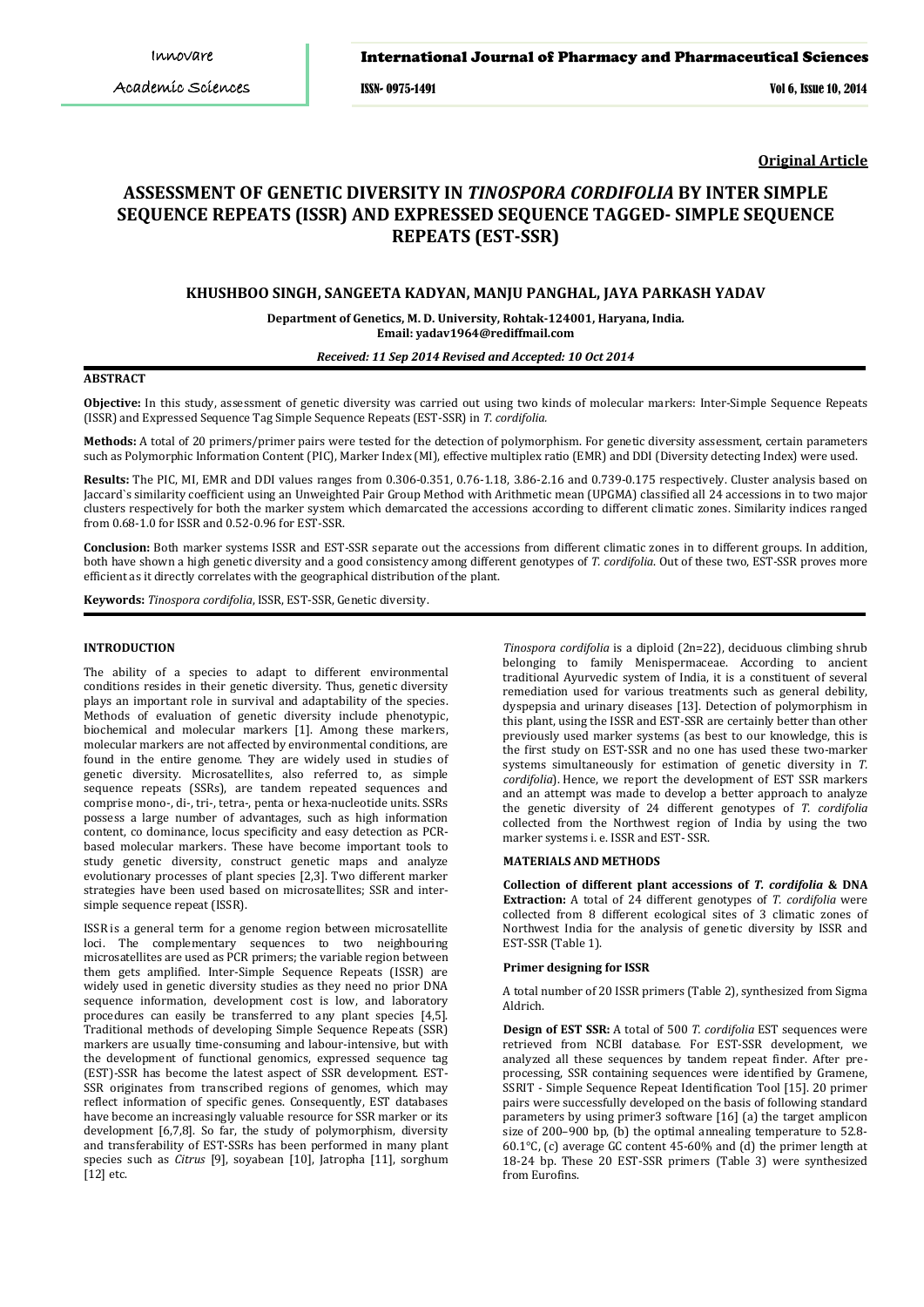**Table 1: Collection sites: 24 accessions from 8 ecological sites of 3 different climatic zones**

| S. No. | <b>Accessions</b>  | <b>Collection Site</b> | <b>Climatic Zone</b>                   |
|--------|--------------------|------------------------|----------------------------------------|
|        | <b>JS1 JS2 JS3</b> | Jaisalmer              | Arid Western Zone Rajasthan            |
| 2      | B1 B2 B3           | <b>Bikaner</b>         | Arid Western Zone Rajasthan            |
| 3      | R1 R2 R3           | Rohtak                 | Semi Arid Central Zone Haryana         |
| 4      | $11$ $12$ $13$     | Jaipur                 | Semi Arid Eastern Zone Rajasthan       |
| 5      | S1 S2 S3           | Sirsa                  | Semi Arid North West Zone Haryana      |
| 6      | M1 M2 M3           | Mahendragarh           | Semi Arid Southwest Zone Haryana       |
|        | BH1 BH2 BH3        | Bhopal                 | Humid Sub Tropical Zone Madhya Pradesh |
| 8      | U1 U2 U3           | Udaipur                | Sub Humid Southern Zone Rajasthan      |

Total genomic DNA was extracted using a modified CTAB method based on the protocol of Doyle & Doyle [14]. Quality and concentration of total DNA was verified by UV 2450 spectrophotometer (Shimadzu, Japan) at 260 and 280 nm. Further quality of DNA was tested by submerged horizontal agarose gel (0.8%) DNA electrophoresis (Biorad, USA) and visualized under UV light, Gel documentation system (Alpha Innotech, USA).

**Table 2: List of ISSR Primers**

| S. No. | <b>Primer Name</b> | Tm $(^{\circ}C)$ | Sequence $(5 \rightarrow 3)$ |  |
|--------|--------------------|------------------|------------------------------|--|
| 1      | ISSR <sub>1</sub>  | 35.1             | GCACACACACAC(12)             |  |
| 2      | ISSR <sub>2</sub>  | 66.5             | GGGTGGGGTGGGGTG(15)          |  |
| 3      | ISSR <sub>3</sub>  | 45               | GACAGACAGACAGACA(16)         |  |
| 4      | ISSR 4             | 44.1             | ACTGACTGACTGACTG(16)         |  |
| 5      | ISSR 5             | 56.4             | GCGACACACACACACA(16)         |  |
| 6      | ISSR 6             | 23.8             | ATATATATATATATATC(17)        |  |
| 7      | ISSR <sub>7</sub>  | 46.8             | AGAGAGAGAGAGAGAGC(17)        |  |
| 8      | ISSR <sub>8</sub>  | 46.6             | AGAGAGAGAGAGAGG(17)          |  |
| 9      | ISSR 9             | 42.9             | GAGAGAGAGAGAGAGAT(17)        |  |
| 10     | <b>ISSR 10</b>     | 43.3             | GAGAGAGAGAGAGAGAC(17)        |  |
| 11     | <b>ISSR 11</b>     | 50.3             | GTGTGTGTGTGTGTGTC(17)        |  |
| 12     | ISSR 12            | 53.3             | ACACACACACACACACC(17)        |  |
| 13     | ISSR <sub>13</sub> | 54.9             | ACACACACACACACACG(17)        |  |
| 14     | ISSR 14            | 53.2             | TGTGTGTGTGTGTGTGA(17)        |  |
| 15     | ISSR 15            | 59               | CACACACACACACACACG(18)       |  |
| 16     | ISSR 16            | 53.7             | CACACACACACACACAGT(18)       |  |
| 17     | ISSR <sub>17</sub> | 46               | GAGAGAGAGAGAGAGATC(18)       |  |
| 18     | ISSR <sub>18</sub> | 55.5             | CACACACACACACACATG(18)       |  |
| 19     | ISSR 19            | 55.3             | GAGCAACAACAACAACAA(18)       |  |
| 20     | ISSR 20            | 59.1             | CTCGTGTGTGTGTGTGTGT(19)      |  |

### **Table 3: List of EST SSR Primer pairs**

| S. No. | <b>Primer Name</b> | <b>SSR Motif</b>                         | $Tm$ ( $^{\circ}$ C) | <b>Forward Primer</b>   | <b>Reverse Primer</b>       |
|--------|--------------------|------------------------------------------|----------------------|-------------------------|-----------------------------|
| 1      | T <sub>1</sub>     | $(TC)_{34}$                              | 55.9                 | ATCGATTCTTGCCACACTCC    | TCAACACAAAGAGAAACAAACACA    |
| 2      | T <sub>2</sub>     | (CAC)                                    | 55.3                 | TTATCAGCGCATCGGTTACA    | GAGGAATACGGGTTCGATCA        |
| 3      | T3                 | $(AAG)_{11}$                             | 57.3                 | CGCTTTCATTCTCCGACTTC    | <b>GCAATCTCATCCTTCCTTGC</b> |
| 4      | T4                 | $(AT)_{12}$                              | 52.8                 | CGTCGAGCCTTACATCAACA    | ACAACCAAAACATCAAATGACA      |
| 5.     | T <sub>5</sub>     | $(AAG)_{15}$                             | 57.3                 | CAGAGAGGCAACATCGGAGT    | <b>TCCGTTCTTACGGATGGTTC</b> |
| 6      | T <sub>6</sub>     | $(TGA)$ <sub>7</sub>                     | 55.3                 | CCGTTTATTCAGCCCTTTCA    | ATCGTCCCATGGTTTCACAT        |
|        | T7                 | $\left( \text{CTT} \right)_{10}$         | 57.3                 | TCTGTGGCTCCAATTTCTCC    | GCGATCAGCAATACCCAAGT        |
| 8      | T <sub>8</sub>     | $(AAG)_{12}$                             | 55.3                 | CGATTGTTCTTCGCGTTCTT    | GGGAGCCATGTATCCAGTGT        |
| 9      | T9                 | $\left( \text{CTT}\right)$ <sub>12</sub> | 55.3                 | ACCGATCAACGCTTTTCAAC    | GCACACACAATGCCATAAGC        |
| 10     | T <sub>10</sub>    | $\left( \text{CT} \right)$ 16            | 55.3                 | TTCATGGAGACGAAGCCTCT    | CATCCGCAGTCCATTTTCTT        |
| 11     | T <sub>11</sub>    | $(GAG)_{5}$                              | 57.3                 | GCCGAGGTGCTCTTATTGAA    | <b>CCTTTCCACCTAGTGCTTCG</b> |
| 12     | T <sub>12</sub>    | $(GAG)_{5}$                              | 57.3                 | GTTAAATCTGTGTCGCTGCTC   | CGAAGCCGACATCTGAAATC        |
| 13     | T <sub>13</sub>    | (AGA) <sub>7</sub>                       | 54                   | TAACAAACCCAGCATCACCA    | ATTGGAACTGTCCCTGTTGG        |
| 14     | T <sub>14</sub>    | (TAT) <sub>4</sub>                       | 54.7                 | ATTACCTCGCAGGGGAATC     | TCCATCCACAAAAGAATGAATG      |
| 15     | T <sub>15</sub>    | $(CT)_{10}$                              | 55.9                 | TCCGACGTCTTCTTCTTCGT    | TGCAGCCTCAAAACTTTCATC       |
| 16     | T <sub>16</sub>    | $(CAC)_6$                                | 59.3                 | TCATGTCCAACATTCCTAAAACA | TCAAAGTAATCGTCTGATCGTCAT    |
| 17     | T <sub>17</sub>    | $\left( \text{CT} \right)$ <sub>10</sub> | 58.6                 | CCAAAATTGCAGTTCGTGAT    | GGAGGGAGGGAGGGAGAG          |
| 18     | T <sub>18</sub>    | $(AAG)_{11}$                             | 60                   | TAAAGACGGTGCAAGGAAGG    | GTCTTGCAAGGGCTCTGTTC        |
| 19     | T <sub>19</sub>    | $(CAC)_{7}$                              | 59.1                 | TCATGTCCAACATTCCTAAAACA | CATTCAAAGTAATCGTCTGATCG     |
| 20     | <b>T20</b>         | $(AT)_{10}$                              | 60.1                 | CCTGGTGCGTTTGAGAAGAT    | AATATAACGCAGGCCACTCG        |

Finally, 20 primer for ISSR and 20 primer pairs for EST-SSR were selected for validation of amplification and assessment of the polymorphism in *T. cordifolia.*

# **PCR Amplification for ISSR and EST SSR**

A total number of 20 ISSR primers and 20 EST-SSR primer pairs were screened using DNA samples. PCR amplification was performed in a thermo cycler (BioRad).

An initial denaturation period of 10 min at 94 ºC was followed by 44 cycles at 94 °C, 1 min at 33-53°C, 2 min at 72 °C, and then 10 min at 72 ºC for final extension. Reaction was carried out in a total volume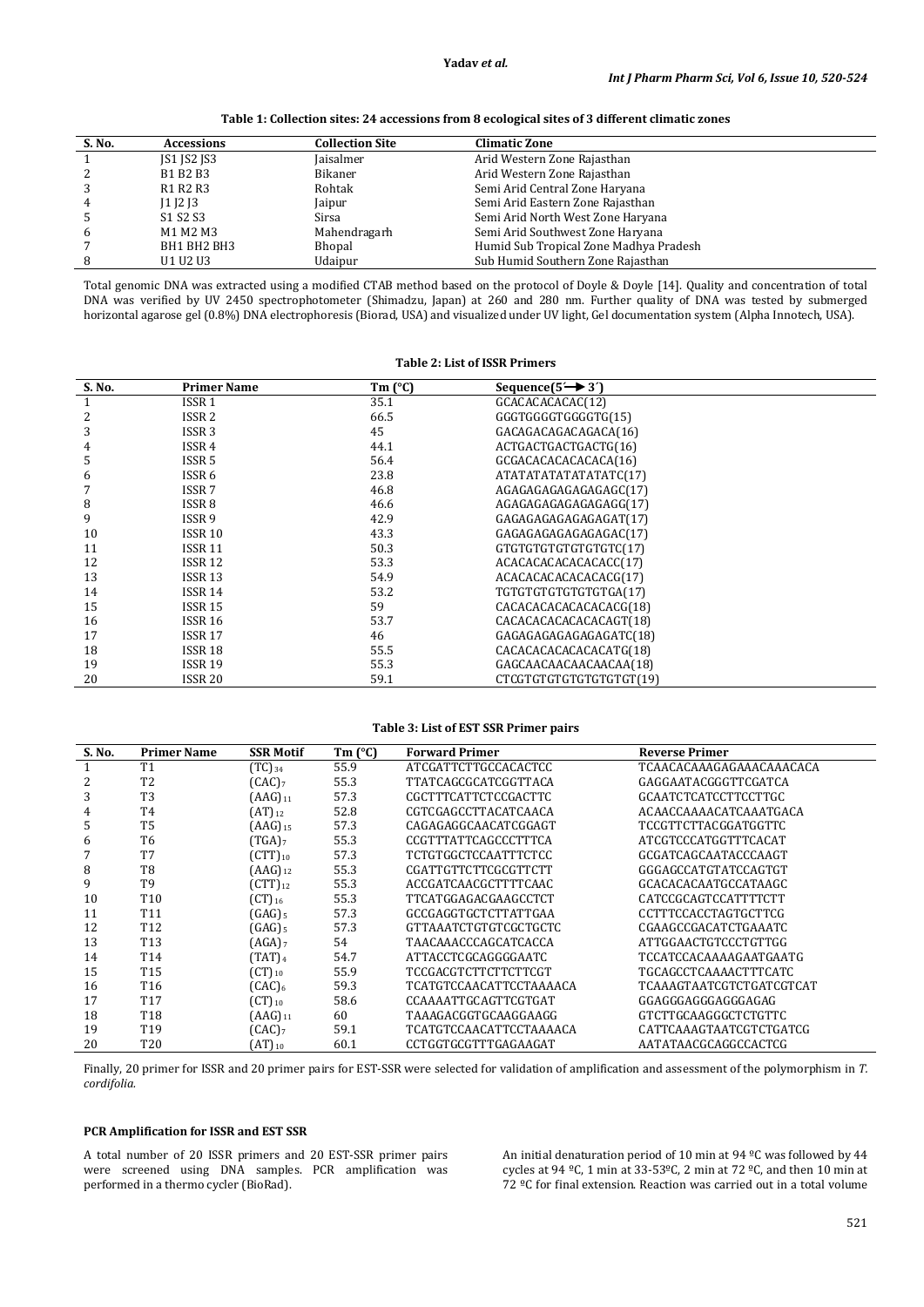of 25 μl containing about 50 ng of template DNA, 200 µM of dNTPs, 2.5 μl of 10 × Taq buffer, 10 µM of Primer and 1.5 U Taq DNA polymerase. To reduce the possibility of cross contamination in the amplification reactions, a control reaction was used. It consisted of the reaction mixture excluding any DNA matrix. The amplification products were analyzed by electrophoresis on 1.5% agarose gel for ISSR and 2-2.5% for EST SSR in 1× TAE buffer (pH 8.3) and detected by ethidium bromide staining. The 500 bp DNA Ladder was used to determine the size of the ISSR fragments and 100 bp Ladder was used for EST-SSR product.

From the preliminary screening, primers that could amplify visible bands were selected for further examination. Different anneal temperature was examined to optimize the amplification condition for the selected primers. Eventually, primers that produced clear and reproducible bands were selected for the amplification of all samples. The gel was photographed under UV light in a gel documentation system (Alpha Innotech).

#### **Data Analysis**

The bands were scored using the binary scoring system that recorded the presence and absence of bands as 1 and 0, respectively. Typical bands scored were bright and well separated from other bands, and faint bands were not scored to avoid the scoring of artificial bands. Genetic similarity was calculated on the basis of Jaccard's similarity coefficient.

The resulting matrix of genetic similarity was used to construct the dendrogram through the unweighted pair group method with arithmetic mean (UPGMA) with the help of statistical package NTSYS-pc version 2.0.2e [17].

The ISSR and EST SSR markers were characterized by using **Marker Index (MI)**, which is obtained by multiplying **Polymorphic Information Content (PIC)** and **effective multiplex ratio (EMR).**

PIC was calculating by using formula;

1−∑ where *P* is the frequency of *i*-th allele [18].

**EMR** is the average number of polymorphic loci in a single analysis for a particular set of objects [19,20].

**DDI (Diversity Detecting Index)** was calculated from the proposed formula:

### $DDI=PIC\times$  $\frac{m_{m}}{M}$

Where  $m_{\text{max}}$  is the number of markers (polymorphic loci) and  $m_{\text{error}}$ is the number of examined objects (operational taxonomic units-**OTU)** 

# **RESULTS**

### **Assessment of genetic diversity in** *T. cordifolia*

In case of ISSR, 15 primers have shown polymorphism and have generated 83 discernible DNA fragments with 58 being polymorphic. Each band indicated as a single locus, minimum loci shown by a primer was 3 by ISSR primer 13 and 15. Primer 17 showed the maximum 10 bands.

However, in case of EST SSR, each primer denotes a specific loci and a single band specifies as an allele. Therefore, out of 20 primer pairs, 12 were found to be polymorphic i. e. 12 loci. These 12 loci generated 26 alleles (1-6 alleles per locus) i. e. T1, T5, T10 and T14 have shown a single allele/locus and T15 have shown 6 alleles /locus with an average of 2.16 alleles /locus.

For assessment of genetic diversity certain parameters were used such as PIC, EMR, MI and DDI.

# **Polymorphism Information Content (PIC)**

PIC (mean value) calculated for ISSR and EST SSR were 0.306 and 0.351 respectively. ISSR results showed 3.87 loci per primer and EST SSR showed average of 2.17 allele per locus. PIC was calculated for each polymorphic locus with a range of 0.13- 0.46 for ISSR and 0.10- 0.46 for EST-SSR (Table 4).

# **Effective Multiplex Ratio (EMR)**

Since EST SSR markers are usually locus specific, the 12 markers analyzed are considered equal to 12 loci (as one locus per primer pair) in the present study. In case of ISSR marker, 15 markers yielded 58 polymorphic loci. EMR is the average number of polymorphic loci in a single analysis for a particular set of objects. In case of ISSR and EST SSR, the EMR were 3.86 and 2.16 respectively (Table 4).

**Marker Index (MI):** ISSR had higher MI values (1.18) than that of EST SSR (0.76) because of polymorphism in many loci (Table 4).

**Diversity Detecting Indexes (DDI):** Diversity detecting indexes in our study were  $\overline{DDI_{ISSR}} = 0.739$  and  $\overline{DDI_{EST}}$   $\overline{SSR} = 0.175$  (Table 4).

**Table 4: Characteristics of two types of molecular markers used for genetic similarity analysis of 24 accessions of** *T. cordifolia*

| <b>Characteristics</b>           | ISSR*         | <b>EST SSR</b> |
|----------------------------------|---------------|----------------|
| Number of primer or primer pairs | 15            | 12             |
| Number of polymorphic product    | 58            | 26             |
| <b>EMR</b>                       | 3.86          | 2.16           |
| PIC range of values              | $0.13 - 0.46$ | $0.10 - 0.46$  |
| PIC mean                         | 0.306         | 0.351          |
| MI(EMR×PIC)                      | 1.18          | 0.76           |
| DDI                              | 0.739         | 0.175          |

\*for ISSR only polymorphic products were considered

#### **Dendrogram of ISSR**

The 24 genotypes were divided in to two main groups A and B on the basis of Unweighted Pair-Group Method with Arithmetic averages (UPGMA) cluster analysis. The cluster A including 6 genotypes (all genotypes of Udaipur, two of Jaisalmer and one genotype of Bhopal) and cluster B having remaining 18 genotypes. Further, the dendrogram divided in to two sub clusters B1 and B2. The B2 sub cluster including 2 genotypes (one each of Sirsa and Mahendragarh) and B1 having 16 genotypes (Figure 1).

# **Dendrogram of EST-SSR**

The 24 genotypes were divided into two main groups A and B on the basis of Unweighted Pair-Group Method with Arithmetic averages (UPGMA) cluster analysis including 2 genotypes in cluster A and 22 genotypes in cluster B. The two genotypes of Bhopal were included in group A and remaining of the genotypes was in a separate group B. Further all genotypes of Sirsa, Rohtak and Udaipur separates out in sub cluster B1with one jaipur genotype. Whereas, all the genotypes of Mahendragarh, Bikaner and Jaisalmer separated in to sub cluster B2 with two genotypes of Jaipur (Figure 1).



**Fig. 1: shows dendrograms of 24 accessions of** *T. cordifolia* **based on Genetic Similarity calculated using ISSR and EST-SSR**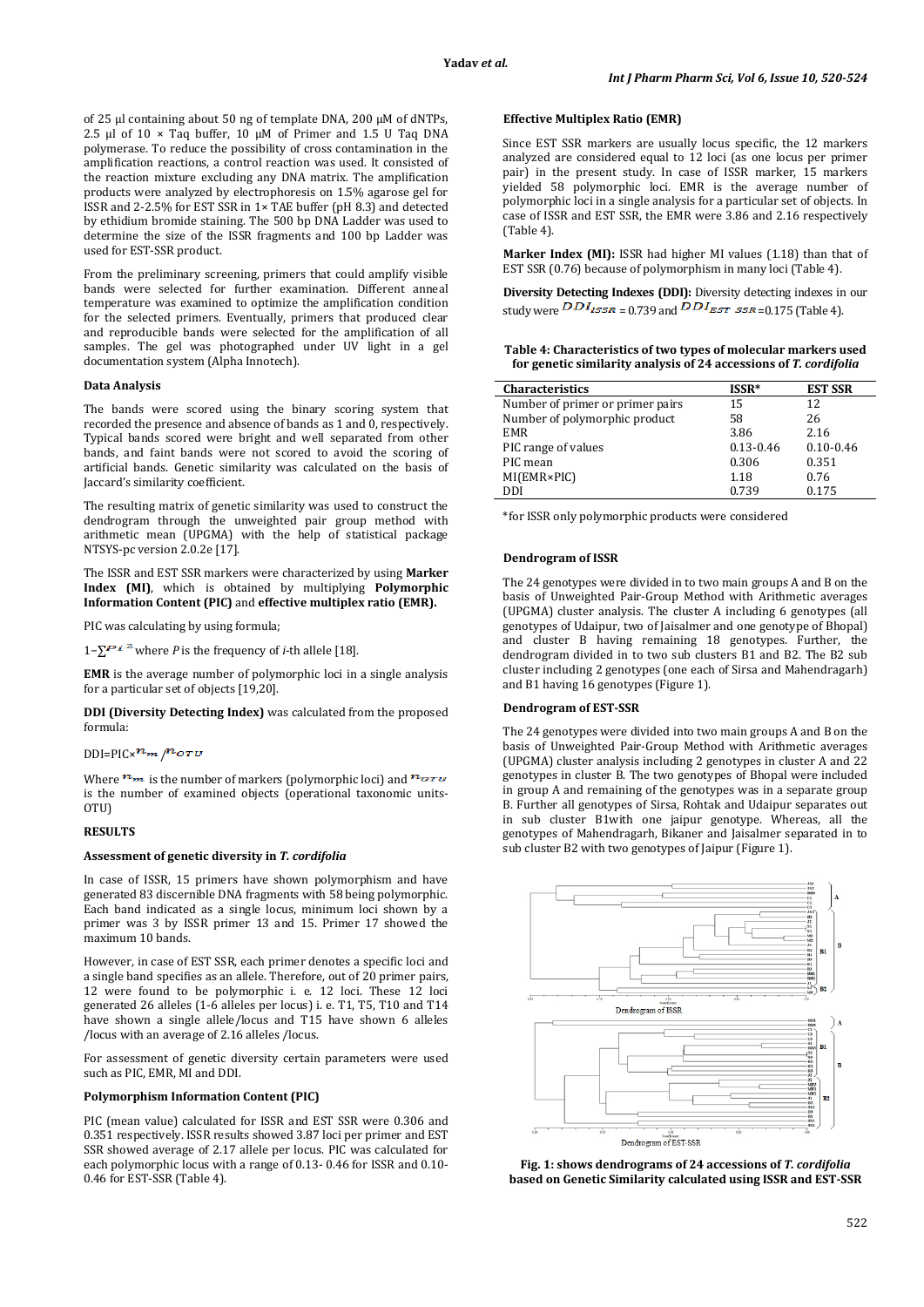*T. cordifolia* is an important medicinal plant used in traditional Indian system of medicine, Ayurveda. Therefore, it is important to develop a species-specific marker system like EST-SSR along with ISSR. In the present study, we mined the publically available EST database of *T. cordifolia* for SSRs, designed primers to amplify a subset of these loci, and screened them to detect polymorphism for genetic diversity. The various researchers have studied the genetic diversity of the plant in different regions of India with the help of different molecular markers mainly by RAPD and a single study of ISSR. Rout [21] studied the genetic diversity of 15 individual clones of *Tinospora cordifolia* collected from the reserve forests of Orissa by using RAPD markers. Their results showed the low level of genetic diversity. Shinde and Dhalwal [22] used the RAPD technique for determination of different components present in an Ayurvedic herbal formulation Rasayana churna, *T. cordifolia, T. terestris* and *E. officinalis* as its constituents. Rana and his coworkers [23] studied the genetic diversity and morpho-physiological features among *Tinospora* populations of northwestern Himalayan region by RAPD and ISSR. *T. cordifolia* is dioecious in nature and primarily propagated through vegetative mode. This condition preludes genetic recombination and reshuffling of genes that is manifested in the form of genetic variation [23]. Here in the present investigation, we have studied the genetic diversity of 24 accessions of *T. cordifolia*, collected from 8 different ecological sites of 3 different climatic zones of northwest India by using two microsatellite based molecular markers i. e. ISSR & EST-SSR. To access the genetic diversity of *T. cordifolia* from different ecological zones in India, 20 primers/primer pairs were used, of which 12 (for EST-SSR) and 15 (for ISSR) showed polymorphism. For EST-SSR, two genotypes of Bhopal clustered separately in a single group-A (sub humid tropical zone). Further clustering indicates that genotypes of Udaipur, Sirsa and Rohtak (semi arid zone) sub clusters in to B1 while genotypes of Bikaner and Jaisalmer separates out in a sub cluster group-B2 (arid zone). Whereas for ISSR, all genotypes of Udaipur, two of Jaisalmer and one genotype of Bhopal comes out in a separate cluster and remaining 18 genotypes separates out in a large cluster. This is understandable as these accessions are located far apart, at different altitudes and belong to different climatic zones. ISSR results showed slightly more variation in clustering as compared to EST SSR, the possible explanation for this may be due to human intervention or other ecological variation, which makes partitioning and distribution of variability complex. There are studies, which also cited these kinds of reasons [24]. However, results of EST-SSR clearly showed that climatic conditions and physical parameters might affect the plant genome as the plant is adapted and these changes are inherited through next generation.

Also there are various studies that show that there are a relationship between genetic diversity and geographic distribution and also the climatic similarity has been observed in several species of aromatic plants such as *Azadirachta indica* [25], *Artemisia annua* [26], *Tanacetum vulgare* [27], three *Achillea* species [28] and *Achillea millefolium* [29]. These studies also correlate with our study of EST SSR that climate in near place is generally same (with some limited variation), in term of genetical changes is one of the most important and effective agent on genetic information in different way (like mutation and natural selection). On the basis of particular marker types, 2 separate dendrograms were created for ISSR and EST SSR. Based on the similarity coefficient, two major groups were generated from all the accessions tested by UPGMA clustering analysis for each marker system. Genetic similarity calculations gave mean value of 0.84 (value ranges from 0.68 to 1.0) for ISSR and 0.66 (value ranges from 0.33 to 1.0) for EST SSR.

Since results shows significant value of genetic diversity with both the marker systems. For determining the overall utility of a given marker system and to detect the polymorphism, the MI was calculated for ISSR and EST SSR marker system. The average PIC, MI and the mean similarity coefficient analyses clearly indicated that the genetic diversity was considerably abundant. In addition, in these types of studies, it is important to find out the number of marker loci and calculation of number of loci is required for elucidation of genetic relationship among accessions, hence, a DDI

parameter could be helpful in preliminary estimation of necessary number of loci. Moreover, the results of EST-SSR marker system correlated with their geographical distribution while ISSR results showed some variations. Therefore, according to our results, EST-SSR proved to be more efficient than ISSR based on the UPGMA results as it directly correlates with the different accessions collected from the different climatic zones. The accessions from different climatic zones were placed in separate groups indicating the presence of genetic diversity in the plant i. e. plants from different climatic zone were more genetically diverse as compared to the plants from the same climatic zone.

### **CONCLUSION**

*T. cordifolia* is an important medicinal plant used against various ailments. An attempt was made to develop a better approach to analyze the genetic diversity of 24 different genotypes of *T. cordifolia* collected from the Northwest region of India by using the two marker systems i. e. ISSR and EST- SSR. Our results have revealed the higher level of genetic diversity. Furthermore, the study can be used for more advance genetic analysis and molecular studies.

# **COMPETING INTERESTS**

There is no competing interest between the authors.

# **ACKNOWLEDGEMENT**

The authors are thankful to National Medicinal Plant Board (Grant no & Date- Z.18017/187/CSS/R&D/HR-01/2011-12-NMPB/24/ 11/2011), New Delhi for the award of Major Research Project grant. Authors are also thankful to UGC, New Delhi for the award of UGC SAP grant.

#### **REFERENCES**

- Sun M. Effects of population size, mating system and evolutionary origin on genetic diversity in *Spiranthes sinensis* and *S. hongkongensis*. Cons Bio 1996;10:10785-95.
- 2. Tuskan GA, Gunter LE, Yang ZK, Yin TM, Sewell MM, Di-Fazio SP. Characterization of microsatellites revealed by genomic sequencing of *Populus trichocarpa*. Can J For Res 2004;34:85-93.
- 3. Yin TM, DiFazio SP, Gunter LE, Zhang XY, Sewell MM, Woolbright SA, *et al*. Genome structure and emerging evidence of an incipient sex chromosome in *Populus*. Gen Res 2008;18:422-30.
- 4. Barth S, Melchinger AE, Lubberstedt TH. Genetic diversity in *Arabidopsis thaliana L. Henyh.* Investigated by cleaved amplified polymorphic sequence (CAPS) and inter simple sequence repeats (ISSR) markers. Mol Ecol 2002;11:495-505.
- 5. Huang CQ, Liu GD, Bai CJ, Wang WQ, Zhou SY, Yu DQ. Estimation of genetic variation in *Cynodon dactylon* accessions using the ISSR technique. Biochem Sys Ecol 2010;38:463-70.
- 6. Pashley CH, Ellis JR, McCauley DE, Burke JM. EST databases as a source for molecular markers: lessons from *Helianthus*. J Hered 2006;97:381-8.
- 7. Becher R. EST-derived microsatellites as a rich source of molecular markers for oats*.* Pl Breed 2007;126:274-8.
- 8. Heesacker A, Kishore VK, Gao WX, Tang SX, Kolkman JM, Gingle A, *et al*. SSRs and INDELs mined from the sun-Xower EST database: abundance, polymorphisms, and cross-taxa utility. Theor Appl Genet 2008;117:1021-9.
- 9. Luro FL, Costantino G, Terol J, Argout X, Allario T, Wincker P, *et al*. Transferability of the EST-SSRs developed on *Nules clementine (Citrus clementina* Hort ex Tan) to other *Citrus* species and their effectiveness for genetic mapping. BMC Gen 2008;9:287.
- 10. Mulato BM, Möller M, Zucchi MI, Quecini V, Pinheiro JB. Genetic diversity in soybean germplasm identified by SSR and EST-SSR markers. Pesq Agrop Brasil 2010; 45:276-83.
- 11. Wen M, Wang H, Xia Z, Zou M, Lu C, Wang W. Developmenrt of EST-SSR and genomic-SSR markers to assess genetic diversity in *Jatropha Curcas L*. BMC Res Not 2010;3:42.
- 12. Ramu P, Billot C, Rami JF, Senthilvel S, Upadhyaya HD, Reddy LA, *et al*. Assessment of genetic diversity in the sorghum reference set using EST-SSR markers. Theor Appl Genet 2013;126:2051-64.
- 13. Ahmad SM, Hoot SB, Qazi PH, Verma V. Phylogenetic patterns and genetic diversity of Indian *Tinospora* species based on